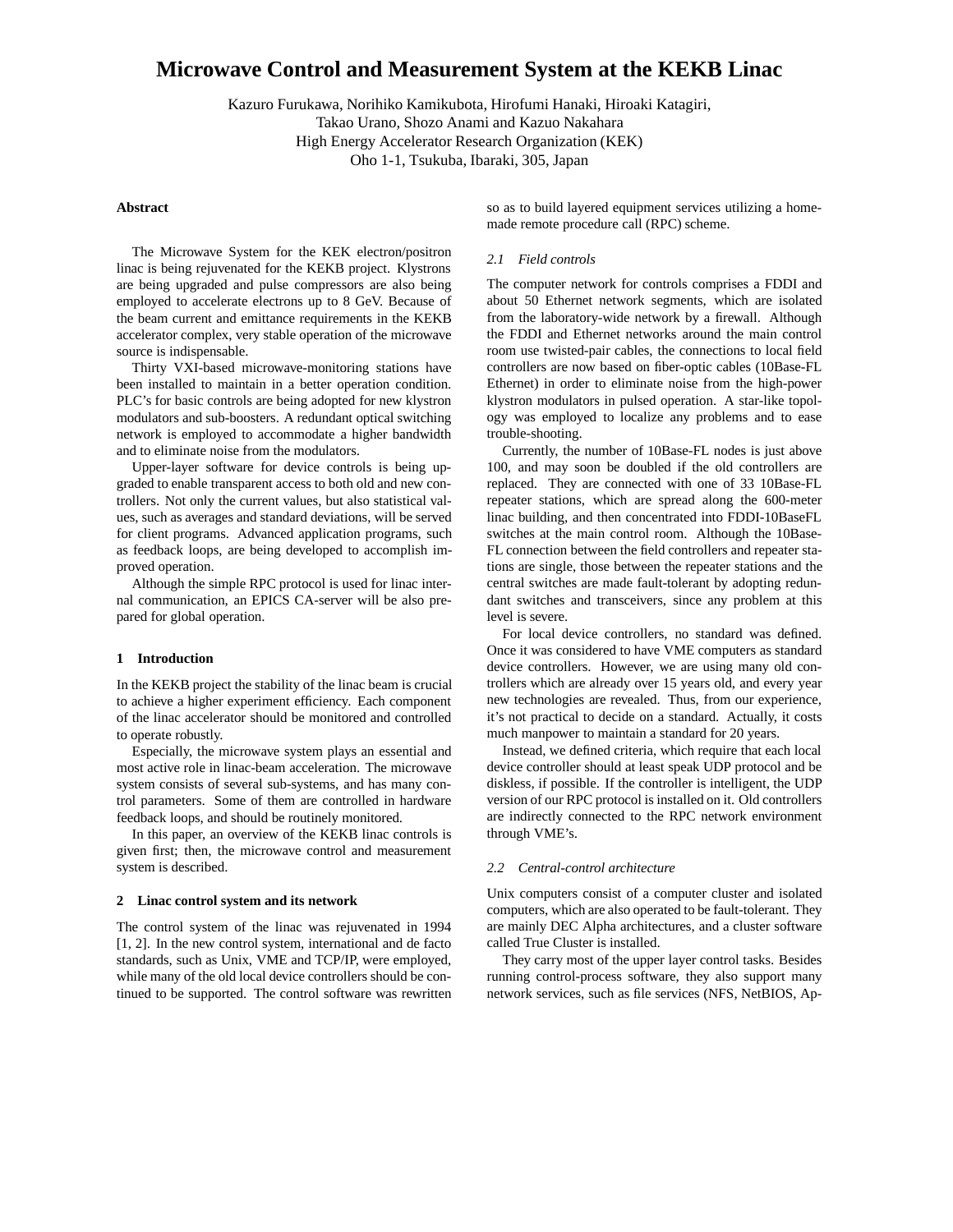pleShare), a network firewall, name resolutions (DNS, NIS), remote booting (BOOTP, DHCP, TFTP), time synchronization (NTP), failure reports (SNMP, SMTP), routine reports (HTTP), printer services (lpd, AppleTalk) and office mail (SMTP, POP3). Those services are utilized from a number of control computers.

Control services on Unix computers are designed to be accelerator-equipment oriented. Upper layer software serves logical equipment controls hiding physical details. Since several different controllers were developed over a period of 15 years for a kind of equipment, every effort was made to carry hardware-dependent processes in the lower layer software. Most lower and upper layers communicate through the UDP version of the RPC in order to recover failures reliably, while the TCP version is used between the upper layers and the application clients.

Each layer uses a simple memory-resident hashed database to process controls. Depending on the response time of the underlying layer, a layer may cache information, while commands to bypass the cache are also provided.

#### **3 Linac upgrade and controls**

For the KEKB project, the linac beam energy is being upgraded from 2.5 GeV up to 8 GeV, and 3.5 GeV positrons are also to be generated [3]. In order to accomplish this, energy doublers (SLED) are employed and the length of linac is extended by 50 percent; the number of devices is also to be increased by roughly 50 percent.

Many old controllers for them, which were designed about 20 years ago, could not be reproduced any more, mainly because of the production discontinuance of their components and the company closures. New functionalities are also eagerly required. Thus, new controllers are designed based on the criteria of a UDP connection and hard-disk-less.

New controllers are designed utilizing VME, VXI, CA-MAC, PC and PLC technologies, depending on the needs specific to the corresponding devices.

Most of newly designed simple controllers employ PLC's (Programmable Logic Controller). Until recently, its performance and remote connectivity did not meet our requirements. Now, however, it just satisfies our needs for simple controllers; further, its cost-performance is appealing. For example, the response time of a remote control of several input/output ports over a network is about 20 milliseconds. Although this is 10-times slower than modern VME processors, if large data processing is not necessary, a PLC is adequate for simple controllers [4].

Upper layer software had been designed to be independent of the lower layers. It was, thus, relatively easy to integrate new lower layer software for new controllers. At least the RPC interfaces between the upper layer software and clients are kept unchanged, although extensions of the protocol is independently planned to accommodate new needs.



Figure. 1. New PLC-based controller attached to each of 20 new high-power microwave sub-systems. Two sub-systems are grouped and a VXI measurement station is installed. For 40 old sub-systems 20 new measurement stations are also installed, but old controllers continue to be utilized instead of PLC's.

## **4 RF system upgrade and its controls**

In order to accomplish the energy upgrade, the rf system is being improved in both quality and quantity. The output powers of the high-power klystrons are being raised, and SLED's are being attached. Also, the number of high-power klystrons are being increased from 40 to 60. At the same time, related sub-systems, such as the low-power rf system, vacuum system, and trigger system are being improved.

Old controllers for the klystrons [5] are connected with VME's through homemade fiber-optic networks. However, because of the energy upgrade, they have suffered from noise disturbance, and the failure rate of the communication has become several percent. Although most of the errors are recovered by lower and upper layer software, clients see the performance degradation.

The main reason for the noise perturbation seems to be the absence of a grand plane in the circuit boards. Since they were produced more than 15 years ago, multi-layer circuit boards were not chosen. It is also known that the noise depends on the operation points of the klystron modulators.

In order to fulfill the requirements from the beam quality for KEKB, extremely stable operation for the rf system is indispensable. Also, many automatic functions and fast measurement capabilities are necessary, although the budget is very limited.

In consequence, it was decided to install new PLC-based controllers for new klystron modulators and new VXI-based measurement stations for all klystron modulators, while keeping the old controllers for old modulators. Communication between the upper and lower layer software was redesigned to hide the differences between the old and new controllers.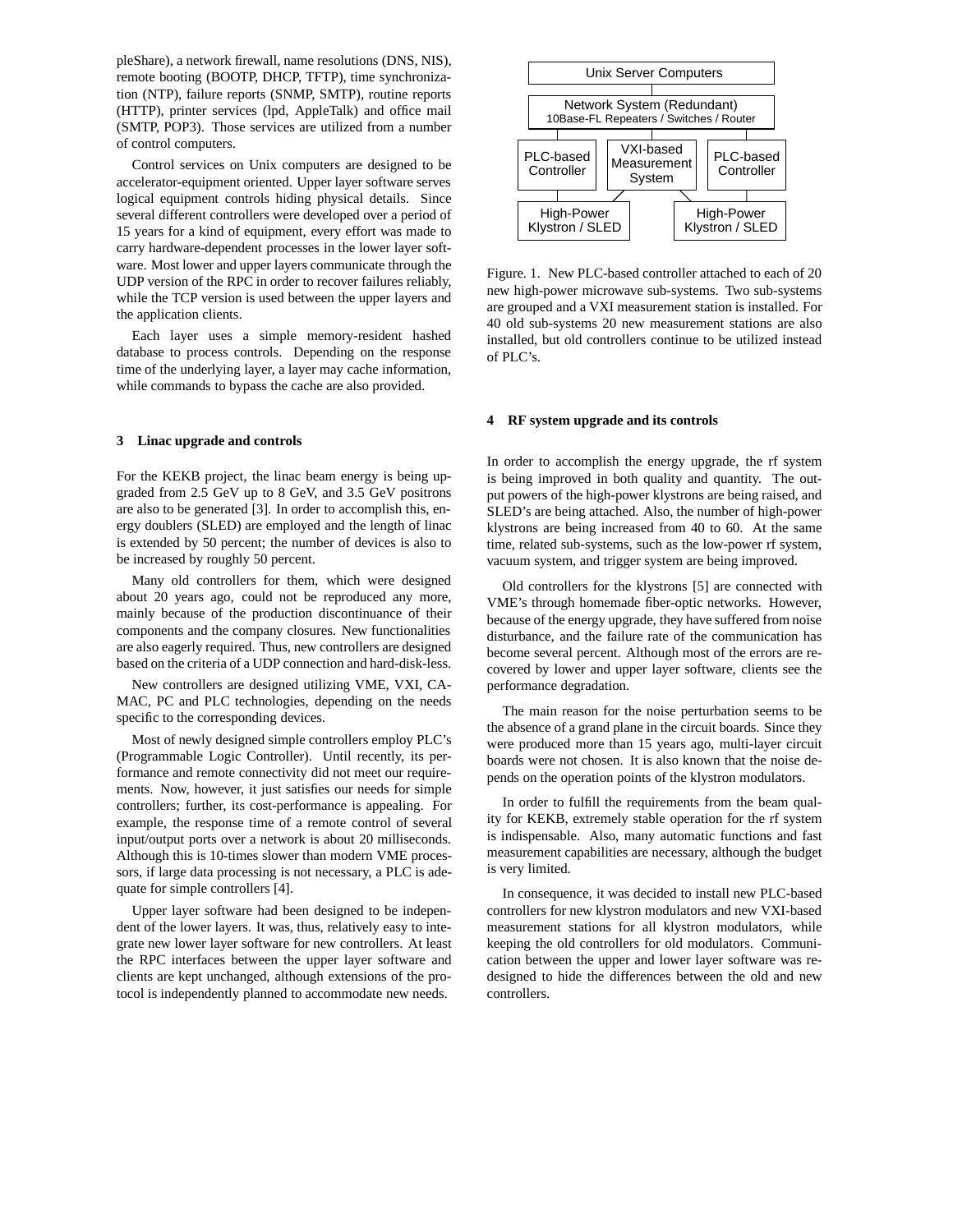## **5 New controls for rf system**

## *5.1 Basic controls with PLC*

As already pointed out, PLC controllers are suitable for simple tasks. The control of a rf system, however, is not a simple task, and the programming environment of the ladder programs of the PLC's is not ideal. However, if the fast data acquisition is separated, the hardware becomes relatively simple. Also, a simple architecture is often good for complicated tasks.

PLC is a kind of an industry standard, and robustly designed modules are commercially available. Also, recently the programming environment and the connectivity to other systems are much better. PLC-based controllers were, thus, chosen.

It is required for PLC's to have (1) a good TCP/UDP implementation on Ethernet, (2) a remote software installation capability, and (3) a proper user interface for local operators. To meet (1) and (2), an FA-M3 (Factory ACE) series PLC of Yokogawa was chosen. Also, for (3) a V4 type panel of Hakko Electronics was deployed.

The FA-M3 is small sized, and can fit into a space in the rack where an old controller resided. Modules for digital inputs, digital outputs, analog inputs, Ethernet and RS232C have been installed. They are connected with local switches, indicators, interlock signals, slow analog signals, as well as sub-controllers of an isolator/phase-shifter/attenuator (IΦA) and a De-Q'ing trigger through RS232C.

The V4 (V4-t110j) is equipped with a 10.4-inch liquidcrystal display and a touch panel, and is linked with a PLC through the RS232C. It can be easily configured to display variables on the PLC in one of many formats. Also, a number of pages can be defined, which can be selected via a touch panel. Even a strip chart of PLC variables can be drawn without any programs, which is very efficient to monitor the analog values.

An FA-M3 PLC and a V4 panel are programmed visually on a personal computer. A program module for the PLC can be downloaded either via Ethernet remotely or locally via the RS232C. That for the panel can only be downloaded via the RS232C at present. Since it is not convenient to update software at many stations, we are asking the company to develop firmware to transfer programs over the Ethernet through the PLC.

The combination of an FA-M3 PLC and a V4 panel became a smart controller. It is three times as cost-effective <sup>1</sup> compared with the former controllers.

## *5.2 Measurement system with VXI*

At the rf system, signal monitoring is also important. Such a function was designed separately to be implemented on VXI systems. One VXI system covers two high-power klystrons, and 30 systems will be installed in total to provide measurement facilities.

Several pieces of microwave measurement equipment will be utilized, although the budget is not enough at the beginning. Before they were installed, it was not possible to measure the precise microwave power that is introduced for beam acceleration. It was calculated by other means, while those values are very important to transport linac beams.

Each VXI system contains a V743 controller and a waveform digitizer of 1 G sample/s from HP, and other modules, like a digital I/O module. It also has a GPIB bus to other measurement instruments, such as a microwave power meter. Since the processor does not have a hard disk to avoid problems, it uses an Ethernet connection to the boot servers as well as control servers.

Its operating system is a HP-UX, which is capable of running the HP's VEE (Visual Engineering Environment). The VEE is used to prototype the measurement application programs. Actually, all applications are programmed on the VEE presently, because its performance satisfies our current needs. For example, 50 waveforms from the oscilloscope can be transferred on to an X-terminal display over the network. <sup>2</sup>

The programming environment of the VEE is well designed and new functionalities can be added visually. It is very flexible to link with the existing facilities, such as the linac control service. Even compared to other visual environments, like Labview, its feature seems to be mature and appropriate for our purposes.

However, this system consumes much network traffic by nature. Thus, the rf systems were moved to a separate subnet. Currently, the network bandwidth is consumed about 20 percent at most on a few segments. Network monitoring tools survey the network, and no communication degradation has been observed up to now. <sup>3</sup>

#### *5.3 Interface to related systems*

The rf system depends on other systems, such as the vacuum and timing systems. Interlock signals from the vacuum system are connected in the hardware. The vacuum-pressure values are also necessary in order to adjust the operating point well. Thus, the pressure values are transferred every second from the upper layer software of the vacuum system on to PLC controllers. Each panel of a klystron controller has a logarithmic strip chart which graphs the pressure at three nearby ion pumps.

The new timing system, installed at the newly extended part of the linac, consists of CAMAC digital delay modules and time-to-digital converters. The ECC-1365 crate controllers of Hytec are attached to the UDP network directly. Precise timing information is important, especially for SLED operation, and is transferred to the PLC controllers through upper layer software of the timing system, including the information from the old timing systems.

Since the KEKB ring where the linac beams are transported will be controlled by the EPICS system [7], informa-

3Several free SNMP software tools such as Scotty and MRTG are used on Unix servers.

<sup>&</sup>lt;sup>1</sup> It costs about 8,000 dollars including the chassis and cable assemblies.

<sup>2</sup>The VXI access is not normal message-based but register-based.